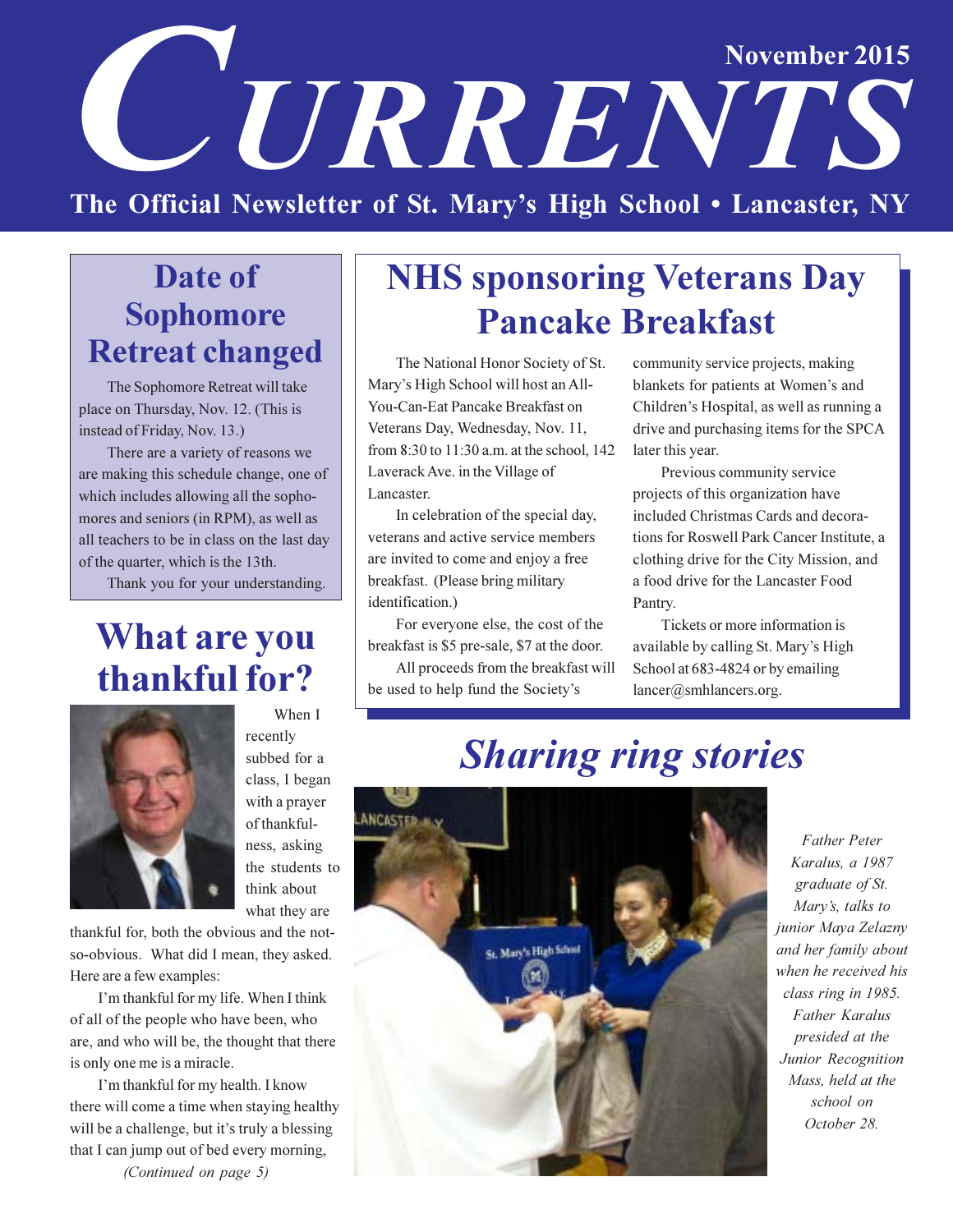# **First Quarter Follow-up is November 24**

First quarter report cards will be distributed to parents on Tuesday, Nov. 24, from 5 to 7 p.m.

The faculty will be present at this time, giving parents the opportunity to meet briefly with their sons'/daughters' teachers, if desired.

A parent-teacher conference is an excellent opportunity for parents to both give and receive information.

To make parent-teacher meetings productive, the following general topics and related questions are suggested:

- $\cdot$  Homework Is my son's/daughter's homework completed accurately and on time?
- Focus Does my son/daughter pay attention in class?
- Class Participation Does my son/ daughter participate in class by asking

# **Parent College Educational Presentations are same night**

All parents are encouraged to attend the College Preparation Sessions (workshops) on Tuesday, Nov. 24, at 7 p.m., at St. Mary's High School, immediately after the First Quarter Follow-Up.

The sessions are designed to be informational in nature, helping you better assist your student with post high school options.

Included that evening will be three different sessions.

- The first is Financial Aid. Troy Martin, a financial aid officer from St. Bonaventure University, will be here to present on the financial aid process, different types of aid available, and where to seek help. This session is ideal for Senior parents.
- For Junior parents, Mrs. Whitwood and Mrs. Neudeck will present the College 101 session which will help you understand the college search, visitations, application process, SAT/

ACT tests, and what to expect in the Spring of the Junior year and Fall of Senior year.

• Sophomore and Freshmen parents are invited to come for a presentation given by college admissions representatives from Canisius College, D'Youville College, St. Bonaventure, SUNY Fredonia, and University at Buffalo. Topics will include college admission requirements (GPA, SAT/ ACT scores), what each college is looking for in a prospective student, high school transcript, getting involved in extra-curricular activities, community service, athletics, and scholarships.

These sessions are intended for our *parents only*. The counselors will be having separate student presentations at school in January.

Please contact the Counseling Center  $(683-2349)$  with any questions.



**Prep Classes** 

Saturdays, October 31, November 7 & 14 Exam

Saturday, November 21 8:30 a.m. to 12 noon

**Contact Beck O'Connor at boconnor@smhlancers.org** 

**Please spread the word!** 

questions and volunteering answers?

- Class Time Management Does my son/ daughter use class time wisely?
- Organization Does my son/daughter come to class prepared (homework, textbook, notebook, writing supplies,  $etc.$ )?
- Strengths and Weaknesses What is my son/daughter good at doing in this course? What does he/she need to work on?
- Suggestions for Improvement What are your suggestions or advice for my son's/daughter's academic success in this class?
- Add other questions tailored to individual courses.

If a parent is unable to pick up the report card on November 24, the student will receive the report card in school the following day.

**Important Note: As stated in the** Tuition Policy, "Report cards will not be distributed to parents or students when two or more months of tuition are past due." If your account is past due, please make the necessary arrangements so that you may receive your child's report card.

# **Report Cards to** only be printed first quarter

Just a reminder that St. Mary's High School only prints students' report cards following the first quarter, which ends in November.

These report cards will be distributed at the First Quarter Follow-Up, which takes place on Tuesday, Nov. 24, from 5 to 7 p.m.

The report cards for the other quarters will be available electronically through the InfoNOW Student Information System.

Families will be notified when the report cards are available for viewing.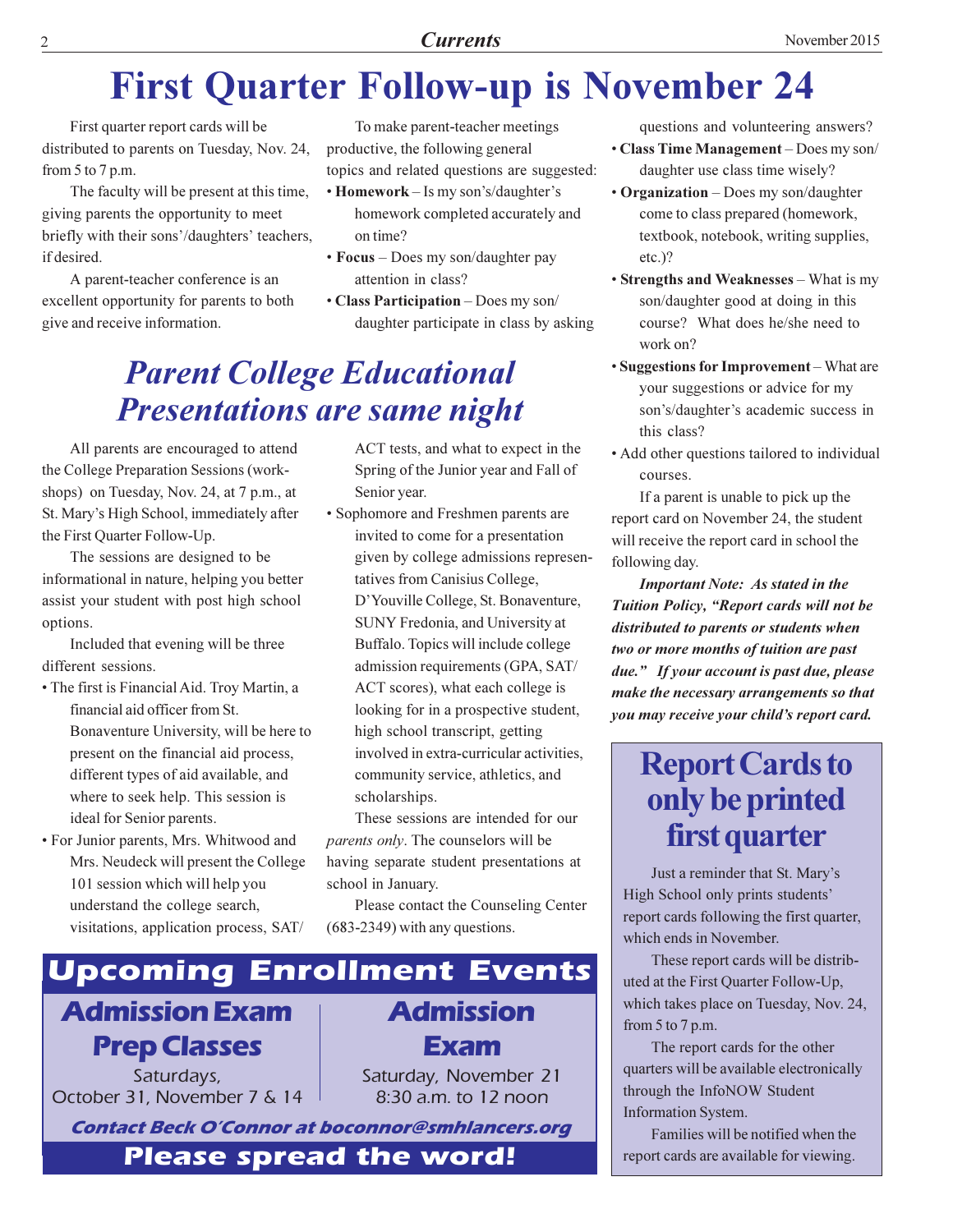# **Sophomores launch Egg-o-Nauts** as part of first STEAM Challenge



Ben Mazurowski and Eric Brown put the last piece of tape on their rocket.



Jessica Kozminski and Ian Martin show off the egg that made it through their launch.



Mr. Conner and Ander Jankowski load a rocket on the launching pad.



Shae Antonicelli and Rachel Cichocki celebrate - "The egg survived!"



The rocket has landed. But is the egg in one piece?

# **STEAM Team looking for a few good donations**

The juniors and seniors on the St. Mary's "STEAM Team" are designing and building St. Mary's first greenhouse out of recycled soda bottles. While the bottles will be collected through an in-school bottle drive, we are hoping for donations to help build the rest of it. The greenhouse will need railroad ties (four each at ten feet), lumber (several each of  $2$ " x 4" x 8' and  $2$ "

x 4" x 10", polycarbonate roofing panels (for a 10' x 10' roof),  $1/2$ " pvc piping (10' long), screws, bolts, sand and gravel. As the plans are firmed up, this list might change or grow.

If you might be able to donate any or all of the above items, we would be very grateful. Please contact Mr. Conner (pconner@smhlancers.org) or Dr. Eurenius

# **Team begins 2-liter bottle drive**

This year we're trying something new! Juniors and seniors have formed the "STEAM Team" who were challenged to create a project that demonstrates the STEAM theme "It's Easy Being Green."

The students have decided to design and build St. Mary's very own greenhouse out of recycled 2-liter plastic soda

bottles. To complete this project, we will need a large number of bottles and so are going to hold a bottle drive. The best part? The class that brings in the most bottles will win a Donut Day!

The bottle drive starts Monday, Nov. 2. So PLEASE save and bring in your clean 2-liter soda bottles!

(keurenius@smhlancers.org) with any questions. Thanks!

The St. Mary's "STEAM Team" is made possible through a very generous grant from The John R. Oishei Foundation. The John R. Oishei Foundation strives to be a catalyst for change to enhance economic vitality and quality of life for the Buffalo Niagara region through grant making, leadership and network building. The Foundation was established in 1940 by John R. Oishei, founder of Trico Products Corporation.

The Education Collaborative of WNY (EdCo) was established in 1998 and is comprised of the 16 private high schools in Western New York. It provides its unique member schools with opportunities for collaboration, a forum for sharing ideas, and a structure for advocating the values of private education.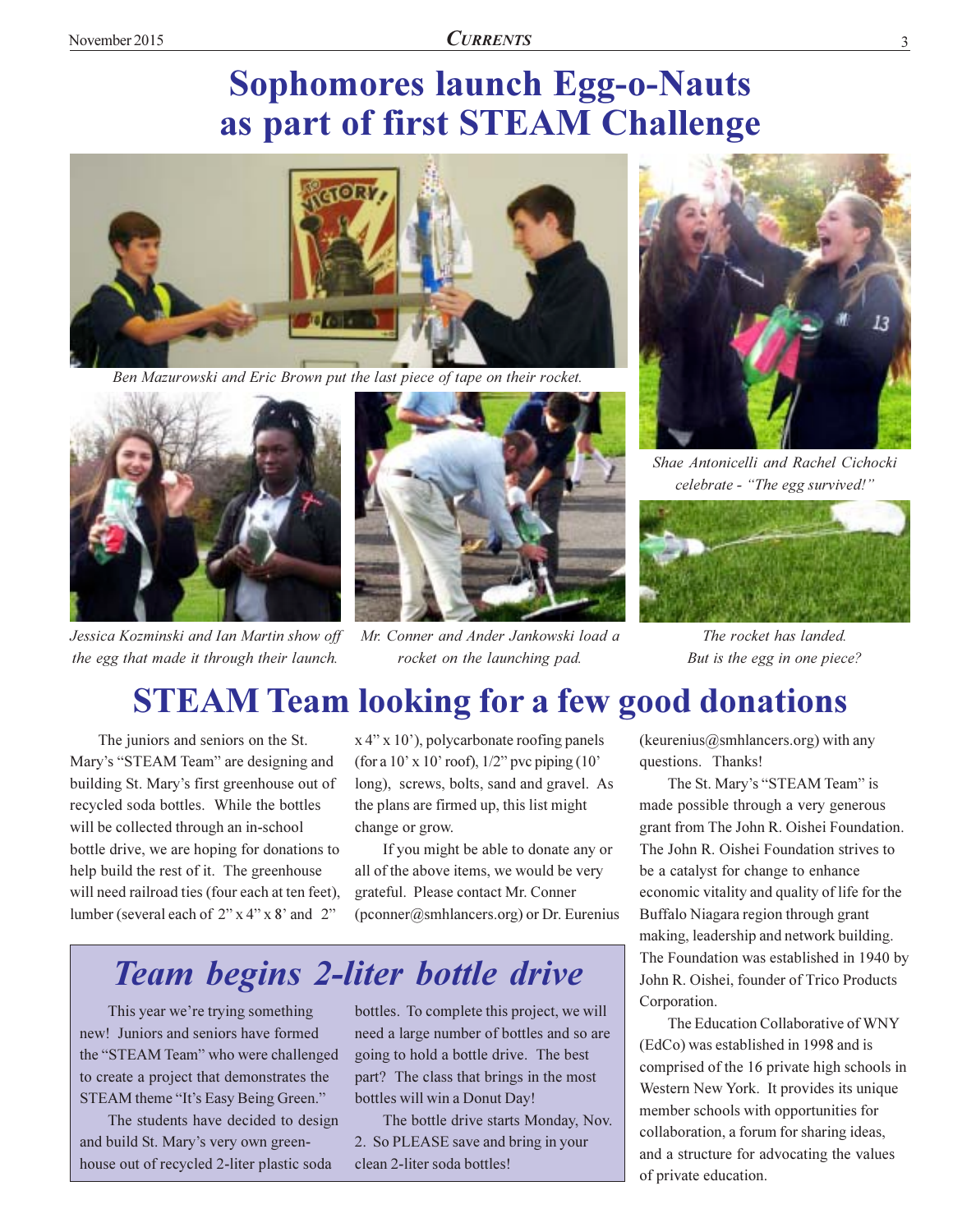



November is the month of remembering-All Saints, All Souls, Veterans Day, Thanksgiving, and the first days of Advent. Our prayer and Liturgy encourages us to recall with reverence these celebrations.

We remember the saints, those women and men whose lives serve as examples of conversion and conviction. They continue to pray with us and for us as we continue to grow in faith.

We remember the souls in Purgatory Those who have departed our community and are now in the process of final purification before entering God's Kingdom. We pray for them as Judas Maccabees did for his soldiers (2 Mac

 $12:39-46$ ).

We remember all Veterans, those men and women, living and deceased, who have sacrificed of themselves to protect and secure our freedom. We pray to the God of Peace to bring comfort to their minds, bodies, and spirit. We also pray that those who are on active duty will be shielded from harm's way and brought home safely.

We remember Thanksgiving, a time for families. It is a time to recall God's blessings and provisions. It is a time to be thankful for the gift of faith, practiced, experienced, and shared in Sacrament and Scripture.

We remember the season of Advent. This is the time of prayer and preparation for the great feast of Christmas.

We remember that every moment, every day, every month, and every year we live in the presence of the Holy Spirit.

Benedicat vos omnipotens Deus. twf+

We invite parents, families, and freinds to join us as we celebrate our Liturgies this month:

- Monday, Nov. 2, 1 p.m. Our Remembrance Mass as we pray for our departed brothers and sisters
- Thursday, Nov. 5, 7:30 a.m. For the cast and crew of the Fall Play
- Thursday, Nov. 19, 7:30 a.m. For people or family members who have been touched by cancer.



St Mary's Parents! Have you heard about our Scrip gift card program? It is an ongoing fundraiser for our school in which we purchase gift cards at face value while the retailers sell them to us at a discounted rate. The money made by St. Mary's High School is shared between the school and your tuition account. What an easy way to help the school and help save you a bit of money off tuition!

The Scrip order form can be found on the school website. Orders need to be placed by 10 a.m. Monday mornings and are sent home with your student on Friday.

Looking for gift cards for Black Friday or Cyber Monday? Get your Scrip order in by Nomber 16.

If there are any questions regarding the program, please email <u>lancer</u>@smhlancers.org. Thank you!

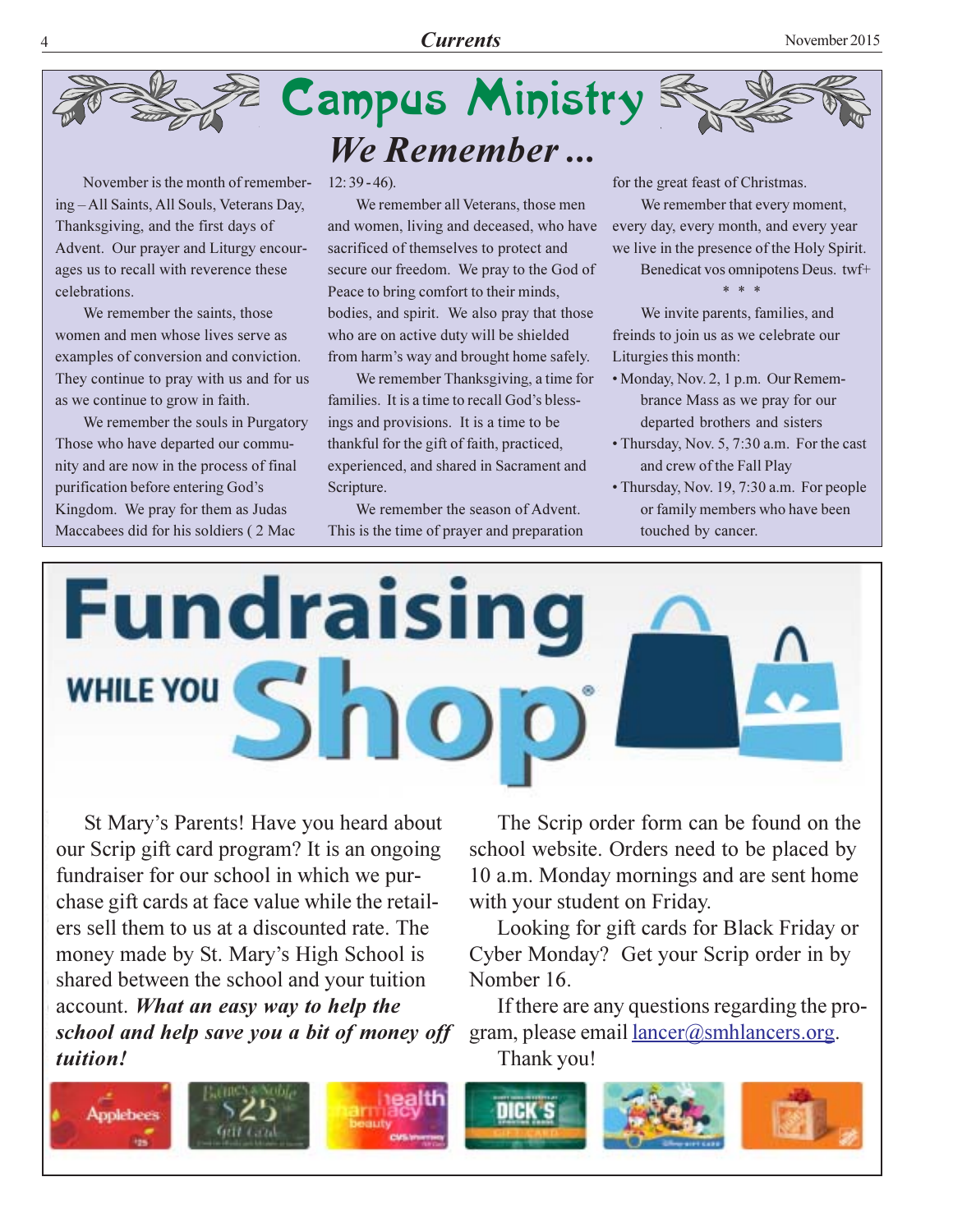# Turn out great for Bash for Cash

Thank you to everyone who supported and came out to this year's Bash for Cash.

With the great night was had by all, especially the lucky winners<sup>.</sup>

### \$50 #056 – Top Dawg & K Dawg #071 – Kelly Denz #073 – Molly DiPirro #163 – Bob Komrek #214 – Bob & Mary Kavlis #223 – Kevin K & George Morgan #241 – Dorothy "Mugga" Rosche #111 – Julie Wipperman #242 – Evelyn Skalski #266 – Stachowski #403 – Monica Kensy #454 - Judy Wagner #539 – Steve & Bev Zelazny #570 – Holly Drilling #587 – St. Luke's Mission #590 – Evelyn Hamilton #621 – Philip G. Stolarski Sr. #637 – Antonita Rzemek

#645 – Anna Soluri #657 – Wipps Table Ticket #685 - Jill Ciesielski #731 – Carol Winiarski #740 – Rob Camillaro Sr  $#769$  – Larry & Nancy Mulcahy #832-Amy Lukasik #920 – Lenore Sardina #1037 – Mark Kozminski #1123 – Mark Hoffman #1170 – Matt Ard #1368 - Gail Jakubczyk #1457 – Jeff Jones

### 8100

 $\#229 - D$ . Williams #245 – Dave/Cory Brown #272 – Dan Vogl #297 - Trice Lima #300 – Scott MacDonald #328 – Daniel Dolinar #442 – Michelle Buchholz #443 – John, Bob, Tom #507 – The Gioias #549 – Scott MacDonald

# Thankful (continued from page 1)

walk without pain, and not have to be careful about what I eat or where I'm going.

I'm thankful I live in this country. Sure, we have our problems, but we don't have to worry about bombs falling out of the sky or exploding while we're at the mall. We have running water and food and possessions, things some people in this world can only dream about.

I'm thankful for my job, a job I love. When I hear about people who don't know how they are going to put food on their table or about people that have been out of work for months or even years, I am so grateful to be at St. Mary's.

I am thankful for my faith. Even on the darkest of days, when there is death and

suffering in the media or even in my family, my faith gives me the hope to know that there is something awesome awaiting me at the end.

And I am thankful for my family. These are the people who have to live with me at my best and my worst, and yet they are always there to cheer me up, to give me the confidence to go on no matter where life sends.

During this month of November, a time of thankfulness, I hope that you will take a moment to stop and think about what in your life you are thankful for, the obvious and the not-so-obvious.

Happy Thanksgiving. adda

Keith L. Kidder '85 Director of Special Programs



Nearly 500 people attended this year's Bash for Cash Party.

- $#575 Mrs.$  Ann Hunt  $#592$  – Christina Briggs #611 - Kim Danielski #734 – Christine Spinella & Paul Samul #836 - Lisa Hirsch #913 – Ken Wojcicki #963 – Diane DiDomenico #976 – Mike & Johna Bellet #994 – April Hartloff #877 – Judy Tagliarino #1094 – Ken Kucewicz #1147 – Colleen Hunt  $#1156 -$ Nancy Caruana  $#1397 - Faculty$
- \$500 #053 – Dave Dommer / Mike Lorkowski #309 – Sue Labenski #576 - Trice Lima #1500 – Carrie Hallman

\$1,000 #316 – Jody StCyr

\$3,000 #743 – Ron Vogl

\$10,000 #219 – Tim Penfold



**Save the Date** 

The Lancer Parent Partnership is pleased to announce that the annual Spring Fashion Show will be held on Thursday, April 21, 2016, at Salvatore's Italian Gardens, beginning at 5 p.m.

The Committee held a kick-off meeting on October 22.

Model sign-ups will begin in January. Please look for information regarding future committee meetings in Currents and via School Messenger.

If interested in helping with the show, please contact Sandy Gibson at ekgib15@msn.com.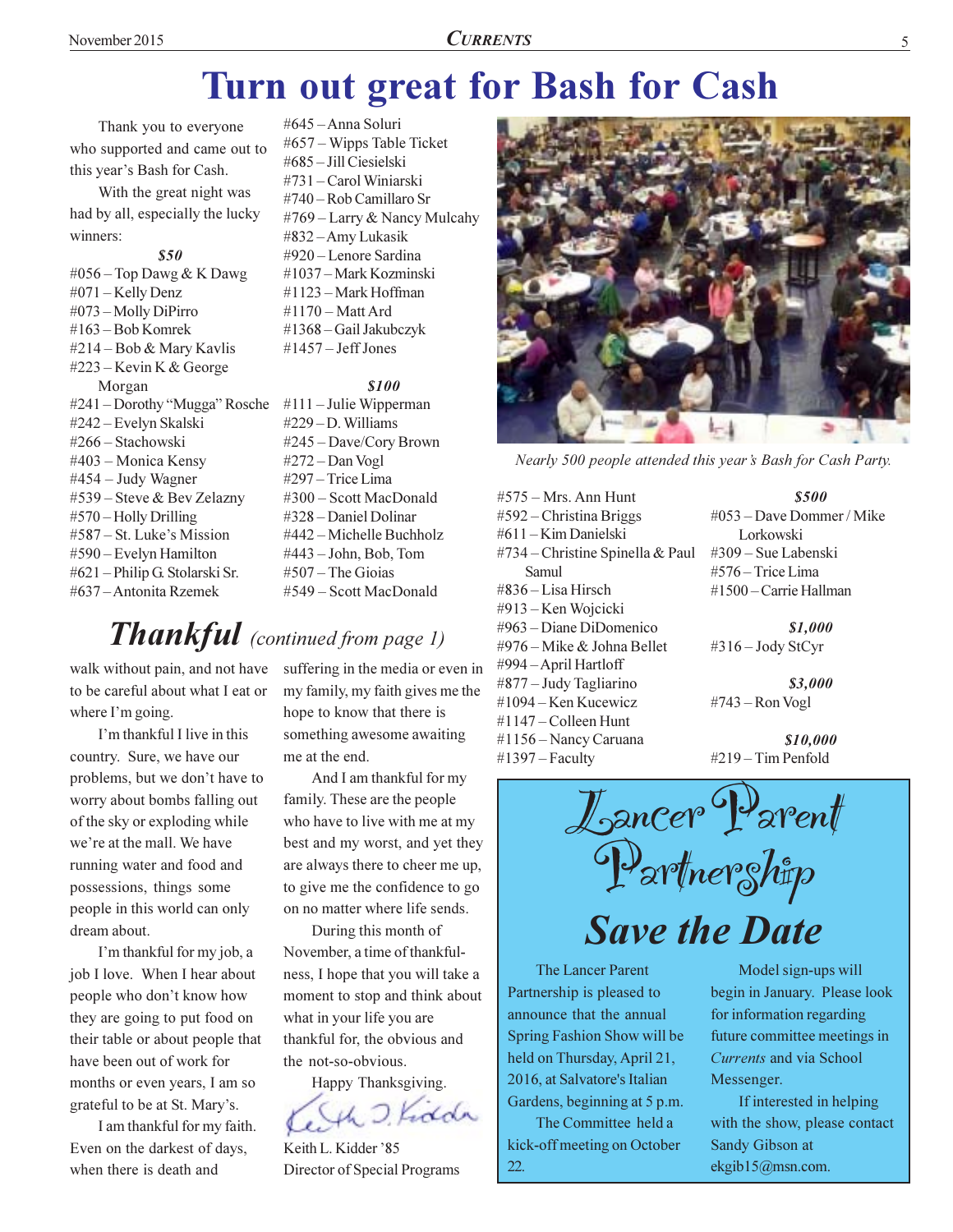# St. Mary's High School

October 2015



Sarah Neudeck (sneudeck@smhlancers.org)  $\cdot$  683-2349  $\cdot$  Jamie Whitwood (jwhitwood@smhlancers.org)

# Five steps to improved writing

High school students are expected to write in nearly every subject. Writing is also part of many high-stakes tests and college applications. So how can you help your teen strengthen his writing skills?

Research shows that five steps can improve writing. Encourage your teen  $\mathsf{to}$ 

- Prepare. He should spend time brainstorming and listing key points to include. Or he can try writing for 10 minutes. This will help your teen figure out what he already knows about the topic.
- Research. He can search online, read

# **Discipline** creates structure

Your teen has matured emotionally, intellectually, and physically since her elementary school days, but she still has a long way to go. The part of her brain that controls impulses and helps her make good decisions is not yet fully mature. That's one reason why teens need structure and discipline.

Your efforts to teach your teen how to maintain control will pay off in all settings, especially at home and at school. Here are some guidelines:

- Expect difficult moments. When your teen acts first and thinks later, blurts out the wrong thing or is moody, it is not necessarily because she wants to hurt you.
- Be firm, yet flexible, with your teen. Discuss family rules and make sure she understands the consequences

newspaper and magazine articles, or check out a book from the library. The extra research will deepen his understanding and make his writing more interesting.

- Make an outline. Teens hate this step but it works. Have your teen try different kinds of outlines. The traditional numbers-and-letters outline works well for some teens. Others prefer a tree or even a series of connected circles.
- Write more than one draft. The first draft is the "down draft"  $-$  it's the

time for your teen to get his ideas down on paper. Once it's finished, he should set it aside for a while. When your teen comes back to it, he may have ideas for how to rephrase or reorganize.

· Proofread. Your teen should read over his final draft and check carefully for any spelling or grammatical errors.

Reprinted with permission from the November 2015 issue of Parents Still make the difference!® (High School Edition) newsletter. Copyright © 2015 The Parent Institute®, a division of NIS, Inc. Source: J. Unger and S. Fleischman, "Research Matters: Is Process Writing the 'Write Stuff'?" Educational Leadershin. ASCD.

# **Learning about the new SAT**



Mrs. Rebecca Kranz recently led a Faculty Workshop on the redesigned SAT. The new SAT will be used for the first time in March 2016.

# **SAT Prep Class**

The Jantzi Test Prep "Strategies for Success" ACT/SAT Course begins Thursday, Nov. 19, at the Northtown Center at Amherst.

The courses will be offered on Thursday, Nov. 19, from 7-9 p.m.; Sunday, Nov. 22, from 10 a.m.-12 noon and 1-3 p.m.; Saturday, Nov. 28, from 10 a.m.-12 noon and 1-3 p.m.; and

Sunday, Nov. 29, from 1-3 p.m. Students attend all classes.

This course is in preparation for the December 5th SAT and the December 12th ACT exams.

Discounts for seniors, siblings, and multiple-registrants are available.

For more information or to register, go to www.4satprep.com.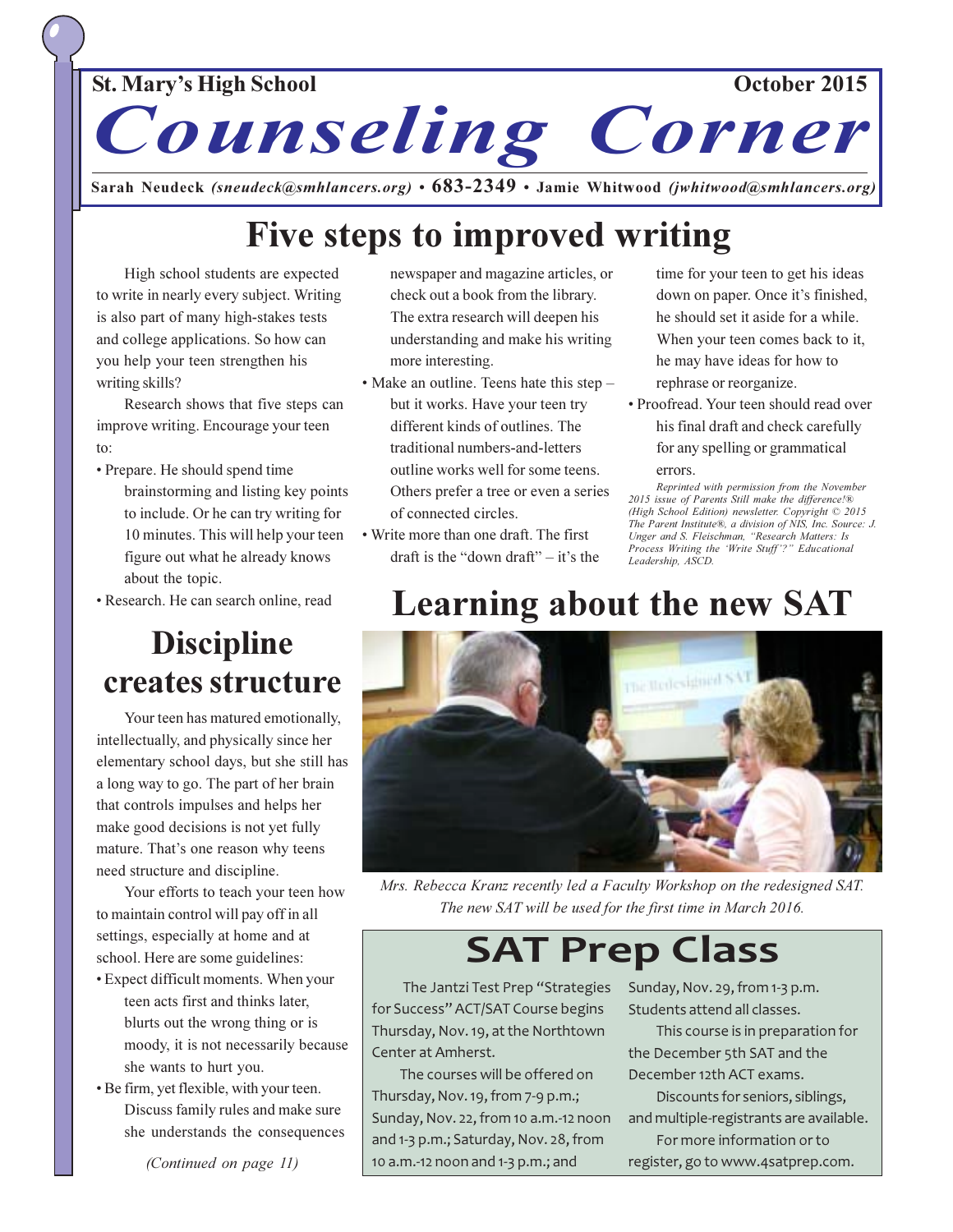# **Theater Department announces Spring musical**

The Performing Arts Department is pleased to announce the Spring Musical for 2016... Seussical the Musical!



"Oh, the thinks you can think" when Dr. Seuss's best-loved characters collide and cavort in an unforgettable musical caper!

Now one of the most performed shows in America, Seussical is a fantastical, magical, musical extravaganza!

The musical brings to life all of the favorite Dr. Seuss characters, including Horton the Elephant, The Cat in the Hat, Gertrude McFuzz, lazy Mayzie, and a little boy with a big imagination  $-$  Jojo. The colorful characters transport us from the Jungle of Nool to the Circus McGurkus to the invisible world of the Whos.

The Cat in the Hat tells the story of Horton, an elephant who discovers a speck of dust containing Whos, including Jojo, a Who child sent off to military school for thinking too many "thinks." Horton faces a double challenge - not only must he protect the Whos from a world of naysayers and dangers, but he must guard an abandoned egg, left to his care by the irresponsible Mayzie La Bird.

Although Horton faces ridicule, danger, kidnapping, and a trial, the intrepid

# **Currents**

Published 12 times a year by St. Mary's High School 142 Laverack Ave., Lancaster, NY 14086 (716) 683-4824 • www.smhlancers.org

Editor - Keith Kidder '85

*Vol. 24, Issue 3* 

Gertrude McFuzz never loses faith in him. Ultimately, the powers of friendship, loyalty, family, and community are challenged and emerge triumphant. Seussical is fun for the whole

family! Open Audi-

tions will be held Tuesday, Jan. 5, and Wednesday, Jan. 6, 2016. Callbacks will

be on Friday, Jan. 8. More information will be available soon!

Please contact Miss Ruhland for more information.

Jordan Hokaj and David Pfeiffer starred in the

last St. Mary's presentation of Seussial in 2006.

# **Spanish students learn about** el Dia de los Muertos

**By Mrs. Terri Bierasinski** Spanish/French Teacher

What do you think of when you hear the words skeletons, skulls, flowers, and bread? Well, if you ask one of our Spanish I students, they will answer "el Día de los Muertos, of course!"

Spanish 1 students are learning vocabulary and traditions related to the Day of the

Dead, a Mexican holiday that honors the



dead. Celebrations begin October 31 and last until November 2.

The students will be making cultural comparisons to our celebration of Hallow-

een and All Saints Day.

Just for fun, they will be learning how France celebrates La Toussaint on November 1.

So if your student comes home asking why they have to go to school the first week of November and French children

do not, you'll know why.

# **Students/Teacher of September**









Kowalewski







Laskowski



 $Mr$ Kaminski

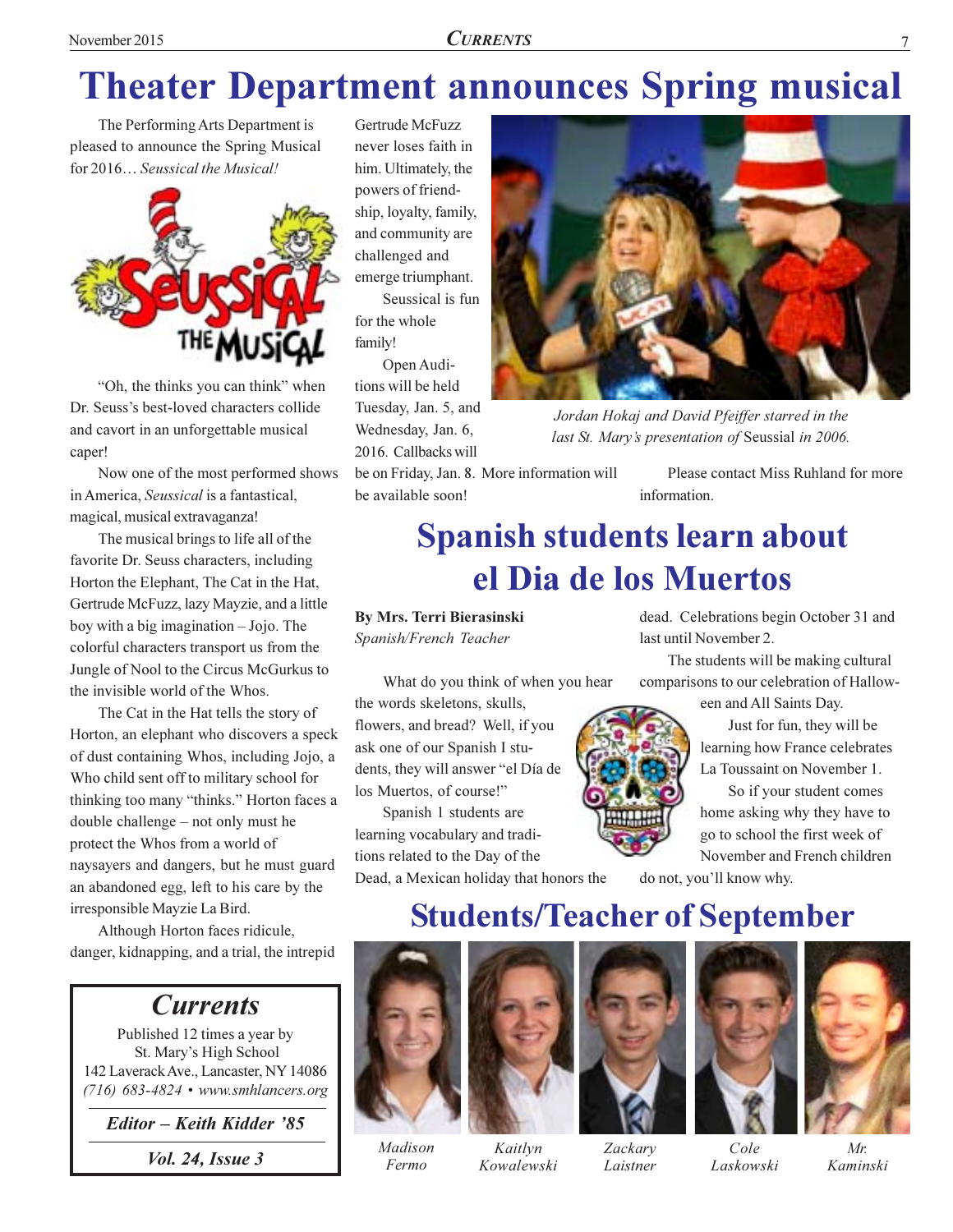# **Class of 2019 elects** officers, homeroom reps





Caitlin Bish Joshua Weiss The Class of 2019 recently elected their officers and homeroom representatives for the 2015-16 school year.

They elected: • President – Caitlin Bish



Julia Hartloff



- · Secretary Julia Hartloff
- Treasurer Susan Romance
- Homeroom Reps Nicole Gorny, Emily Renkas, Bridget Vogl, Jayden Zajac

# **Sports Banquet** is November 17

The Fall Sports Awards Banquet will be taking place on Tuesday, Nov. 17, beginning at 6 p.m.

This year the Banquet will be take place in the Gus Galasso Performing Arts Center (The "Gus") at the school.

The tickets for the catered dinner are \$10 per student athlete and \$15 per parent.

Tickets can be purchased from Mr. Grieco in the Athletic Office. No tickets will be sold at the door.

More information is available by contacting Mr. Grieco at (716)683-4824, ext. 235 or at sgrieco@smhlancers.org.

# Halloween at St. Mary's High



Mr. Fay, Andrew Wargo, and Bridget Herod pass out donuts and a prayer card.







Which one is the real Mr. Mauro? (It's the one on the left)

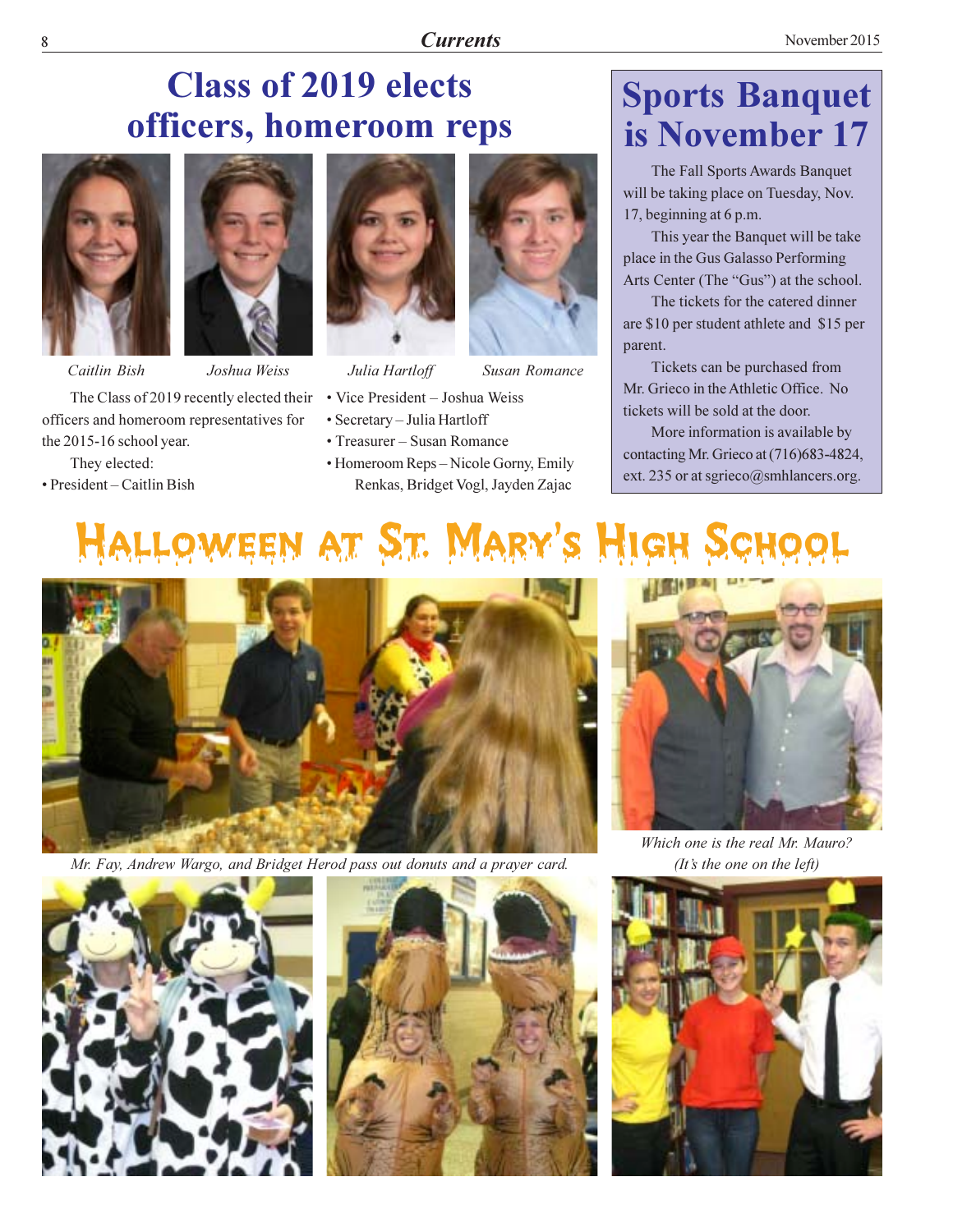### **CURRENTS**

# - Winter Sport Schedules -

### **Wrestling**

Sat, Dec. 2 @ Maple Grove Tues, Dec. 8 vs. Gow Thur, Dec. 10  $\omega$ Medina Sat, Dec. 12 @ Springville Duals Wed, Dec. 16 vs. Canisius Sat, Dec. 19 @ North Tonawanda (JV) Tues, Dec. 29 @ Akron  $(IV)$ Wed, Dec. 30 @ Akron (Varsity) Fri, Jan. 15, & Sat, Jan. 16  $\omega$ Lockport Tues, Jan. 19 vs. St. Joe's Sat, Jan. 23 @ Cattaraugus / Little Valley Sat, Jan. 30 @ Lew-Port (Varsity) Tues, Feb. 2 @ Gow

### **More** schedules to come

**Schedules are** subject to change, especially due to the weather. **Updates are** available at smhlancers.org

JV begins at 4:30pm, Varsity at 6pm unless noted Fri, Nov. 27 @ Alden Tip-Off Tournament Thur, Dec.  $3 \quad \omega$ Maryvale Tournament Mon, Dec. 14, 5/  $6:30$ pm $@$ Franklinville Thur, Dec. 17 @ Nichols Wed, Dec. 23, 5pm vs. Tapestry (Varsity only) Mon, Dec. 28 @ Depew Tournament Mon, Jan. 4 vs. Niagara Catholic Wed, Jan. 6 @ Nardin Tues, Jan. 12 vs. O'Hara (Varsity only) Tues, Jan. 19 @ Mount Mercy Fri, Jan. 22, 5/6:30pm vs. Immaculata Mon, Jan. 25 @ Mount St. Mary's Thu, Jan. 28, 6/ 7:30pm @ Lancaster Mon, Feb. 1 vs. Sacred Heart Wed, Feb. 3 vs. Nichols Mon, Feb. 8 vs. Nardin Fri, Feb. 12 @ Niagara Catholic Fri, Feb. 19 vs. Buffalo Seminary Mon, Feb. 22 @ Christian Central Wed, Feb. 24 @ Park

**Girls' Basketball** 

### **Boys'Varsity Basketball** Games begin at 7:30pm unless noted Thur, Dec. 3  $@$ Tapestry (Daemen College) Wed, Dec. 9, 7pm @ University Prep Mon, Dec. 14 @ Fredonia

Mon, Dec. 21, 3:30pm  $@$  Jamestown (Depew) Wed, Dec. 23, 6pm @ City Honors (Depew) Tue, Dec. 27 @ Will North (Tourna $ment)$ Wed, Dec. 30, @ TBA (Will North) Tournament) Tue, Jan. 5 vs. O'Hara Wed Jan 6 vs Health Science Fri. Jan. 8 vs. Park Mon, Jan. 11 vs. St. Francis Wed, Jan. 13 @ Niagara Catholic Fri, Jan. 15 vs. Nichols Tue, Jan. 19, 6:30pm @ Walsh Fri, Jan. 22, 6:30pm @  $\operatorname{Timon}$ Sat, Jan. 30, 2pm @ St. Joe's Mon, Feb. 1 vs. Niagara Catholic Wed, Feb. 3, 6:30pm @ Nichols Fri, Feb. 5. 6:30pm @

O'Hara Mon, Feb. 8, 6:30pm @ Cleve-Hill Wed, Feb. 10. 7pm @ North Tonawanda Fri, Feb. 12 vs. Walsh Thur. Feb. 18 vs. Canisius

### Bovs'JV **Basketball**

Games begin at 6pm unless noted Wed, Dec. 9, 5:30pm @ University Prep Mon, Dec. 14 @ Fredonia Tues, Dec. 22, 6pm @ City Honors (Depew) Wed, Dec. 23 @ TBA (Depew) Wed, Dec. 28 @ Will East (Will North Tournament) Wed, Dec. 30, @ TBA (Will North Tournament) Tue, Jan. 5 vs. O'Hara Wed, Jan. 6 vs. Health Science Fri, Jan. 8 vs. Park Mon, Jan. 11 vs. St. Francis Wed, Jan. 13 @ Niagara Catholic Fri, Jan. 15 vs. Nichols Tue, Jan. 19, 5pm @ Walsh Fri, Jan. 22, 5pm @ Timon Sat, Jan. 30, 12:30pm  $@$  St. Joe's Mon. Feb. 1 vs. Niagara Catholic Wed, Feb. 3, 5pm @ Nichols Fri, Feb. 5. 5pm @ O'Hara Mon, Feb. 8, 5pm  $(a)$ Cleve-Hill Wed, Feb. 10. 5:30pm @ North Tonawanda Fri Feb 12 vs Walsh Thur, Feb. 18 vs. Canisius

# - Fall Sport Schedules -

### **Boys'Volleyball Crew**

Nov.  $1 -$  Head of the Fish @ Saratoga Rowing Association

# **Winter Sport** try-out information

Students planning to play a sport during the winter season should be aware of the following try-out information:

### **Boys' Basketball**

- Tryouts Monday, Nov. 9, 5-7 p.m.
- Coach Paul Rath (prath09@aol.com)

### **Girls' Basketball**

- Tryouts Monday, Nov. 9, 2:30-5 p.m.
- Coach Jason Kline (jkline $\widehat{a}$ ) wscschools.org))

### **Boys' & Girls' Bowling**

- Tryouts Monday, Nov. 9, time  $\&$ location TBA
- Coach Mark DiPirro (mdipirro@ police.lancaster.ny.gov)

### **Crew**

- Informational Meeting Wednesday, Nov. 4, 2:30-3:30pm
- Coach Hilary Epes (hilary.epes@ gmail.com)

### Wrestling

- Tryouts Monday, Nov. 9, time TBA
- Coach Zach Weiss  $(zachweis716@gmail.com)$

### **Cheerleading**

- Tryouts November  $17 & 18, 6$ -8pm
- Coach Sara Gromek
- (smhcheer1415@gmail.com)

### **Hockey**

- $\cdot$  Tryouts TBA
- Coach Terry Miller
- (tschmiller@yahoo.com)

More information is also available by contacting Athletic Director Steven Grieco at 683-4824, ext. 235, or sgrieco@smhlancers.org.

### **Varsity Football**

Sat, Nov.  $7 -$  Ouarterfinals (at higher seed) Fri, Nov. 13, 5pm -Semi-finals (Ralph Wilson Stadium) Thurs, Nov. 19,  $5pm -$ Championship (Ralph Wilson Stadium)

- Sat, Nov. 28 State Catholic Championship
- Quarter-finals (St. Mary's) Wed, Nov. 4, 6 &  $7:30 \text{pm} - \text{Semi}$ finals (St. Mary's) Fri, Nov.  $6, 6pm$ Finals (O'Hara) Sat, Nov.  $14$  - State Championship

Tournament (St.

Anthony's, Long

Island)

Girls' Volleyball

 $7:30 \text{pm}$  -

### Mon, Nov. 2, 6 & Tues, Nov. 3, 5 &

 $6:30 \,\mathrm{nm}$  – Semifinals (Canisius) Fri, Nov. 6, 7:30pm -Finals (O'Hara)

Additional regattas and challenges will take place in the winter and the spring.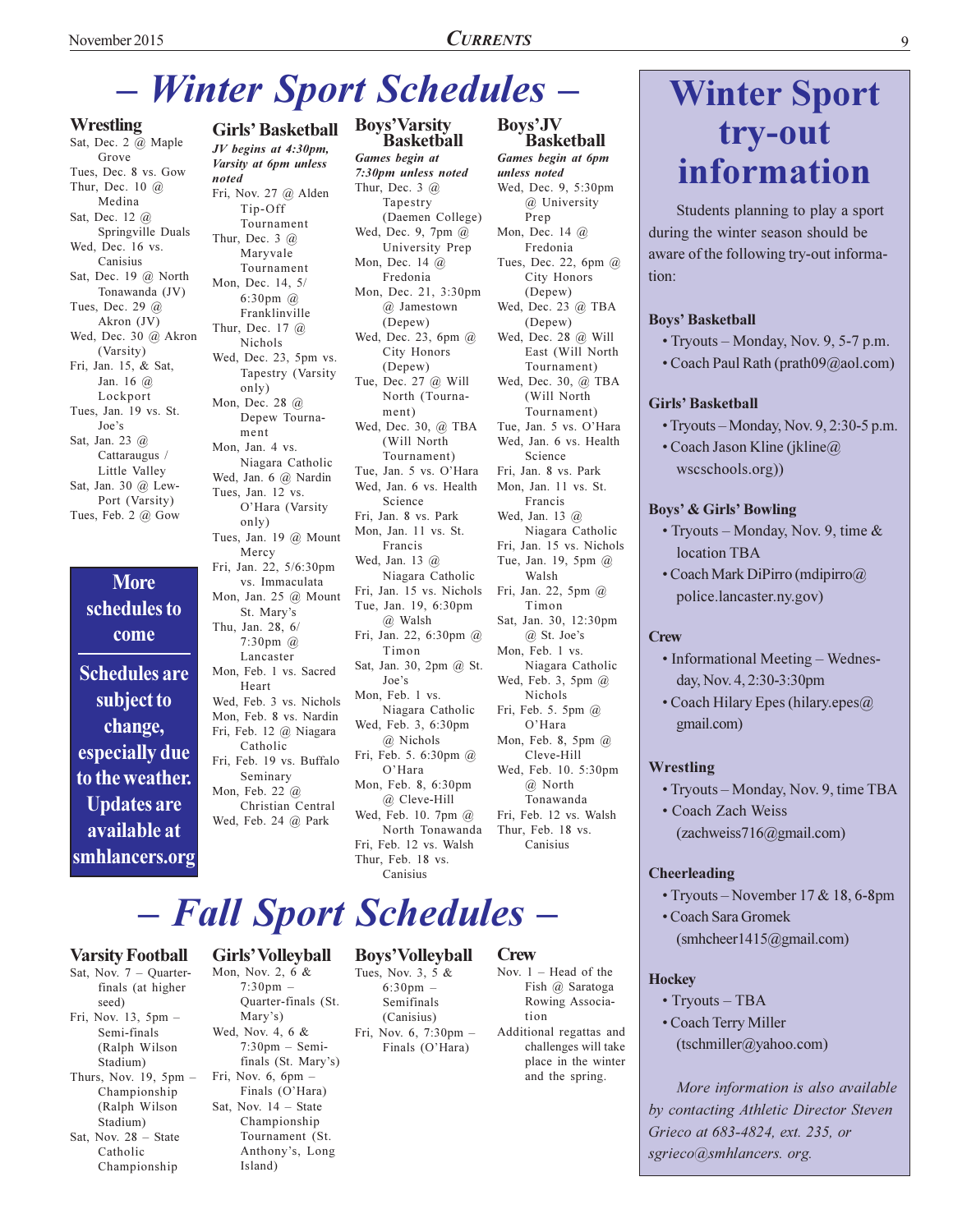

**EARN FREE SUPPLIES** at OFFICE DEPOT

Every time you give our School ID number when buying qualifying school supplies, St. Mary's receives credits equal to 5% of the qualifying purchases to use for Free Supplies! The School ID for St. Mary's High School is 70073221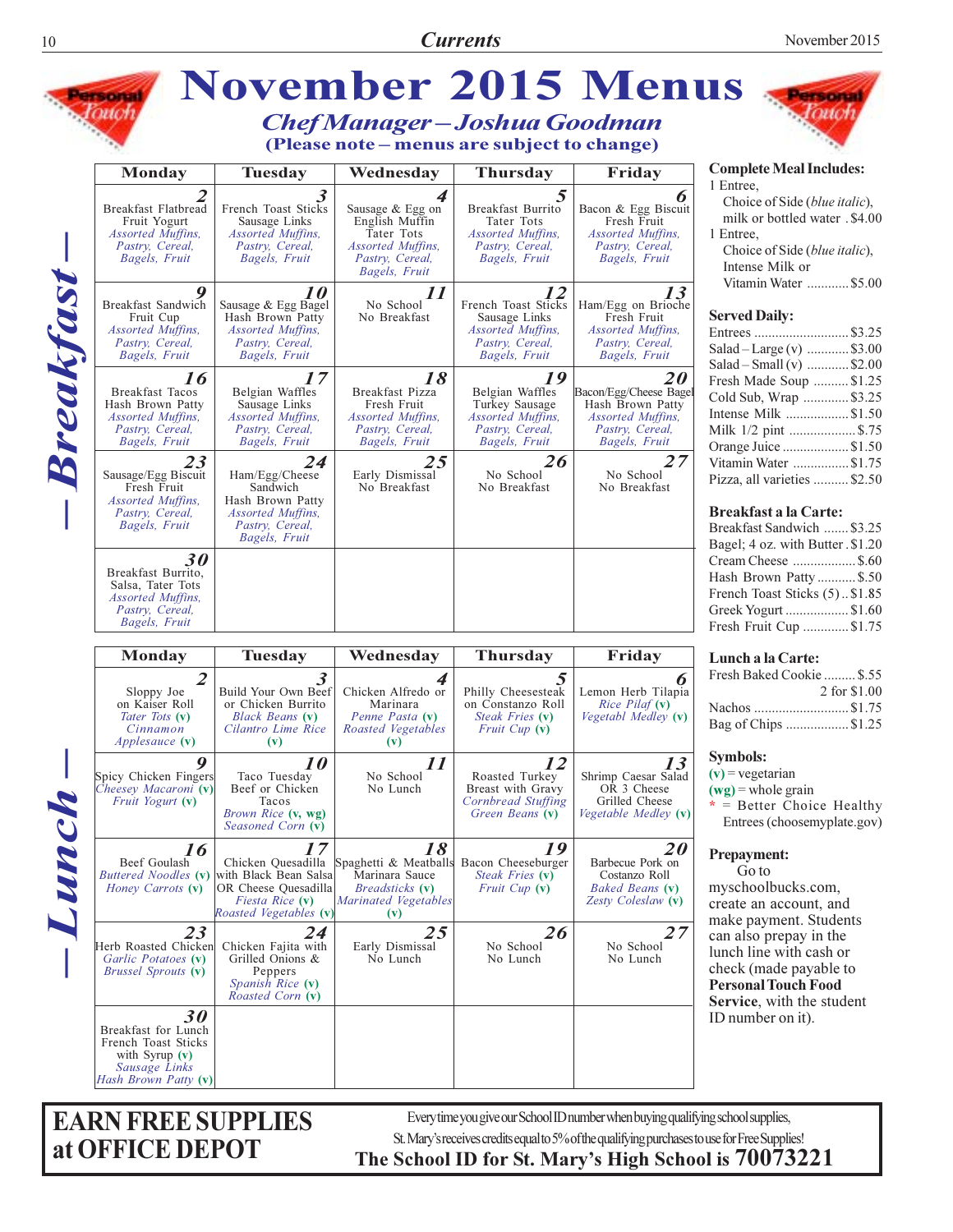# November 2015 Calendar

| <b>Sunday</b>                                                                 | <b>Monday</b>                                                                                                                                                                                                                                                                                  | <b>Tuesday</b>                                                                                                                                                                          | Wednesday                                                                                                                                                                                                    | <b>Thursday</b>                                                                                                                                                                                | Friday                                                                                                                               | <b>Saturday</b>                                                                                                                                                                               |
|-------------------------------------------------------------------------------|------------------------------------------------------------------------------------------------------------------------------------------------------------------------------------------------------------------------------------------------------------------------------------------------|-----------------------------------------------------------------------------------------------------------------------------------------------------------------------------------------|--------------------------------------------------------------------------------------------------------------------------------------------------------------------------------------------------------------|------------------------------------------------------------------------------------------------------------------------------------------------------------------------------------------------|--------------------------------------------------------------------------------------------------------------------------------------|-----------------------------------------------------------------------------------------------------------------------------------------------------------------------------------------------|
| $\vert I$<br>Crew - Head of the<br>Fish @ Saratoga<br>Rowing Associa-<br>tion | $2 - C$ Day<br>Ext HR / PM<br><b>Liturgy Schedule</b><br>(Class Meetings /<br>All Souls Liturgy)<br>Family Day of<br>Remembrance<br>Photo Retakes during<br>Lunches<br>Student Senate<br>2:30 <sub>pm</sub><br>GVB Quarterfinals<br>$6&7:30pm$ (St.<br>Mary's)<br><b>Liturgy</b><br>Dress Code | $3 - D$ Day<br>SADD Meeting<br>7:30am<br>Curriculum Commit-<br>tee $2:30 \text{pm}$<br>BVB Semifinals 5 &<br>6:30pm (Canisius)                                                          | $4$ - $E$ Day<br>GVB Semifinals 6<br>$&7:30pm$ (St.<br>Mary's)                                                                                                                                               | $5$ - $F$ Day<br>Morning Mass<br>7:30am<br><b>EAAF</b> Committee<br>2:30 <sub>pm</sub><br>NHS Tutoring<br>2:30 <sub>pm</sub><br>Fall Play 7:30pm                                               | $6 - A$ Day<br>Fall Play 7:30pm<br><b>GVB</b> Finals 6pm<br>(O'Hara)<br><b>BVB</b> Finals 7:30pm<br>(O'Hara)                         | $\overline{7}$<br><b>SAT Test Day</b><br><b>Admissions Test Prep</b><br>Class 9am-12noon<br>Football<br>Quarterfinals<br>(TBA)                                                                |
| 8<br>15                                                                       | $9 - B$ Day<br>Student Senate<br>2:30 <sub>pm</sub><br>First Day of Winter<br>Sports<br>$16$ - $F$ Day<br>Student Senate<br>2:30 <sub>pm</sub>                                                                                                                                                 | $10 - C$ Day<br>Pride Day<br>NHS Meeting<br>2:30 <sub>pm</sub><br><b>BVB</b> Finals (TBA)<br><b>Pride Day</b><br>$17 - A$ Day<br>Jeans Day<br><b>SOUL Meeting</b><br>2:30 <sub>pm</sub> | 11<br><b>NO SCHOOL</b><br>Veterans Day<br>NHS Pancake<br><b>Breakfast</b><br>$8:30-11:30am$<br><b>No School</b><br>$18 - B$ Day<br>Faculty/Staff Meeting Morning Mass<br>2:30 <sub>pm</sub><br>NHS Induction | $12$ - D Day<br>Sophomore Retreat<br>8am-2pm<br>Principal's Ad Board<br>2:30 <sub>pm</sub><br>Math Club 2:30pm<br>NHS Tutoring<br>2:30 <sub>pm</sub><br>$19$ - C Day<br>7:30am<br>NHS Tutoring | $13$ - E Day<br>End of First Quarter<br>Football Semifinals<br>(Ralph Wilson<br>Stadium)<br>$20 - D$ Day<br>Senior Trip<br>continues | 14<br><b>Admissions Test Prep</b><br>Class 9am-12noon<br>GVB State Tourna-<br>ment (St.<br>Anthony's, Long<br><i>Island</i> )<br>21<br><b>Admissions Test</b><br>8:30am-12noon<br>Senior Trip |
|                                                                               |                                                                                                                                                                                                                                                                                                | Sports Banquet 6pm<br><b>Jeans Day</b>                                                                                                                                                  | Ceremony 7pm                                                                                                                                                                                                 | 2:30 <sub>pm</sub><br>Campus Ministry<br>2:30 <sub>pm</sub><br>Senior Trip departs<br>Football Finals<br>(Ralph Wilson<br>Stadium)                                                             |                                                                                                                                      | continues                                                                                                                                                                                     |
| 22<br>Senior Trip<br>continues                                                | $23$ - E Day<br>Student Senate<br>2:30 <sub>pm</sub><br>Senior Trip returns<br>3pm                                                                                                                                                                                                             | $24$ - F Day<br>First Quarter Follow-<br>$up$ 5-7 $pm$<br>Parent College<br>Presentations 7pm                                                                                           | $25 - A$ Day<br>Noon Dismissal<br>Thanksgiving Prayer<br>Service<br>12 noon<br>Dismissal                                                                                                                     | 26<br><b>NO SCHOOL</b><br>Thanksgiving Day<br>No School                                                                                                                                        | 27<br>NO SCHOOL<br>Thanksgiving<br>Holiday<br><b>No School</b>                                                                       | 28                                                                                                                                                                                            |
| 29                                                                            | $30 - B$ Day<br>Student Senate<br>(Christmas Decorat-<br>ing) $2:30 \text{pm}$                                                                                                                                                                                                                 | $1 - C$ Day<br>SADD 7:30am<br>Curriculum Commit-<br>tee $2:30 \text{pm}$                                                                                                                | $2 - D$ Day<br>Special Schedule<br>(Advent Reconcili-<br>ation / $Rosary$ )                                                                                                                                  | $3$ - E Day<br>Morning Mass<br>7:30am<br>NHS Tutoring<br>2:30 <sub>pm</sub><br>EAAF Committee<br>2:30 <sub>pm</sub>                                                                            | $4$ - $F$ Day<br>Pride Day<br>Snowball Dance 8-<br>11pm<br><b>Pride Day</b>                                                          | $\overline{5}$<br><b>SAT Testing Day</b>                                                                                                                                                      |

# Discipline (continued from page 6)

for breaking them. Consider granting her more freedom as she shows she can handle more responsibility.

- Always know where your teen is, who she is with, what she is doing, and when she will be home.
- Remember the difference between an

explanation and an excuse. Your teen's age and developing brain may give an explanation for some of her behavior. However, they are not excuses for being rude or defiant.

• Focus on the big issues. These include things such as schoolwork and respect for others. Try not to nag your teen about the smaller issues, like the

### occasional messy room.

Reprinted with permission from the November 2015 issue of Parents Still make the difference!® (High School Edition) newsletter. Copyright © 2015 The Parent Institute®, a division of NIS, Inc. Source: D. Walsh, Ph.D., Why Do They Act That Way? A Survival Guide to the Adolescent Brain for You and Your Teen, Free Press.